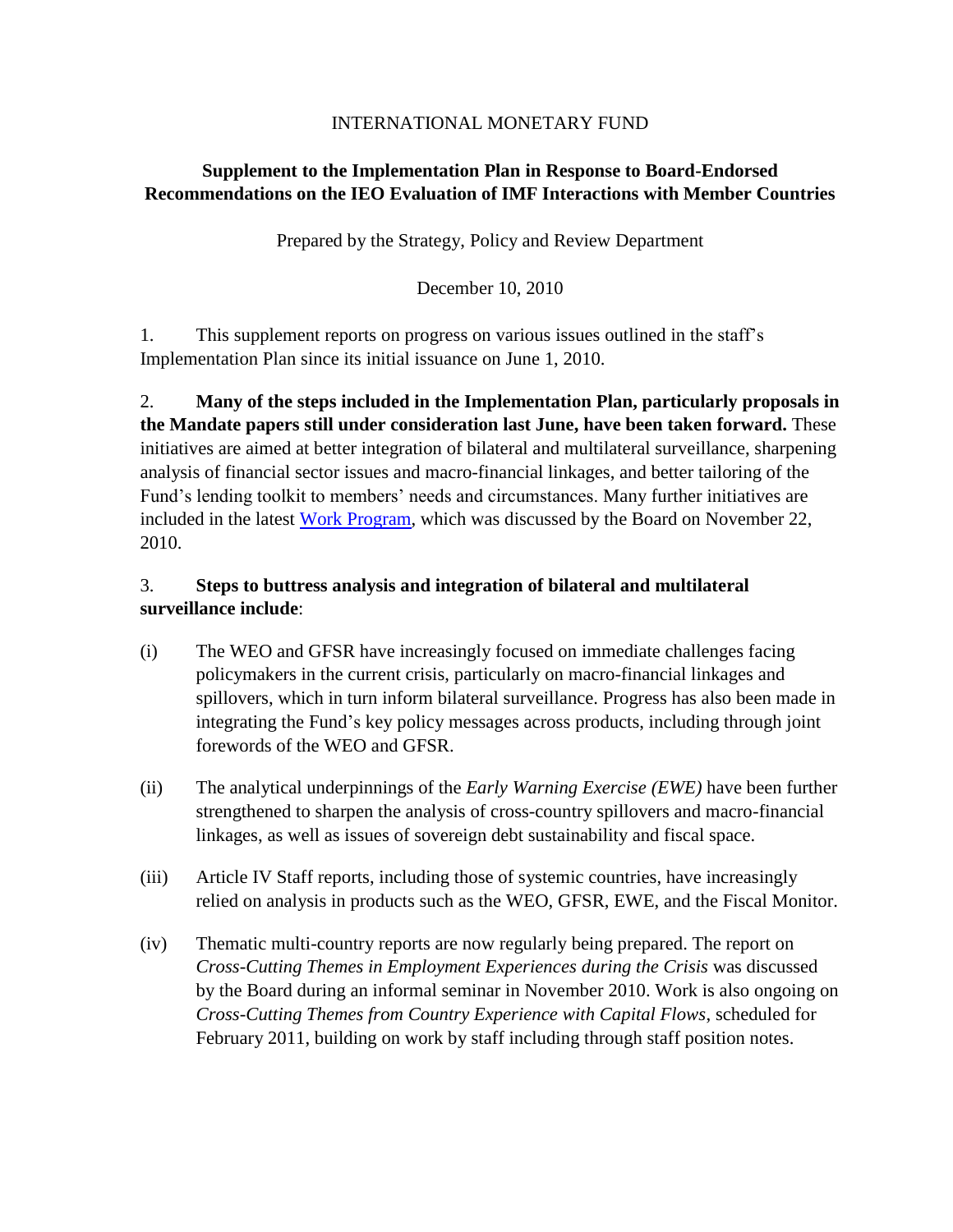- (v) Work on *spillover reports* for five systemic economies is now underway, and findings will be appropriately incorporated into the respective Article IV reports expected in July 2011.
- (vi) The discussion of the legal framework and implementation of bilateral and multilateral surveillance will continue in the context of the upcoming Triennial Surveillance Review scheduled for late 2011.

## 4. **To enhance understanding of financial sector issues and cross-border/macrofinancial linkages, progress has been achieved on two important initiatives**:

- (i) Following the Board discussion in September 2010, countries with systemically important financial sectors will be subject to financial sector stability assessments under the FSAP every five years as part of bilateral surveillance.
- (ii) A paper on *Understanding Financial Interconnectedness* was discussed by the Board in October 2010. The goal was to demonstrate the potential utility of such analysis. Efforts will continue to deepen our understanding of financial linkages, including by addressing data gaps.

# 5. **There has also been progress on proposals to offer new products and services that are better tailored to members' needs and circumstances**:

- (i) The *Flexible Credit Line (FCL)* has been made more flexible by extending the duration of the arrangement and removing the implicit cap on access.
- (ii) A new *Precautionary Credit Line (PCL)* was introduced to provide crisis prevention to members with moderate vulnerabilities (and hence precluded from FCL eligibility).
- (iii) In terms of engagement with Low-Income Countries, the *Post-Catastrophe Debt Relief (PCDR)* Trust was approved in June 2010 and debt relief was granted to Haiti in July on its outstanding obligations to the Fund.
- (iv) Work on developing the analytical underpinnings of a *vulnerability exercise for -lowincome countries,* akin to that existing for advanced and emerging market economies, is ongoing and will be presented to the Board in March 2011.
- (v) A review of the Fund's *engagement with countries in fragile situations*, to better tailor Fund financing and technical assistance to meet the unique challenges of these countries, will be presented to the Board after the Spring Meetings.

6. **In addition, steps have been taken to address the IEO recommendation to increase mission chief and staff tenure on country assignments**. Departments have reached broad agreement on a reporting system for monitoring staff tenure, which is expected